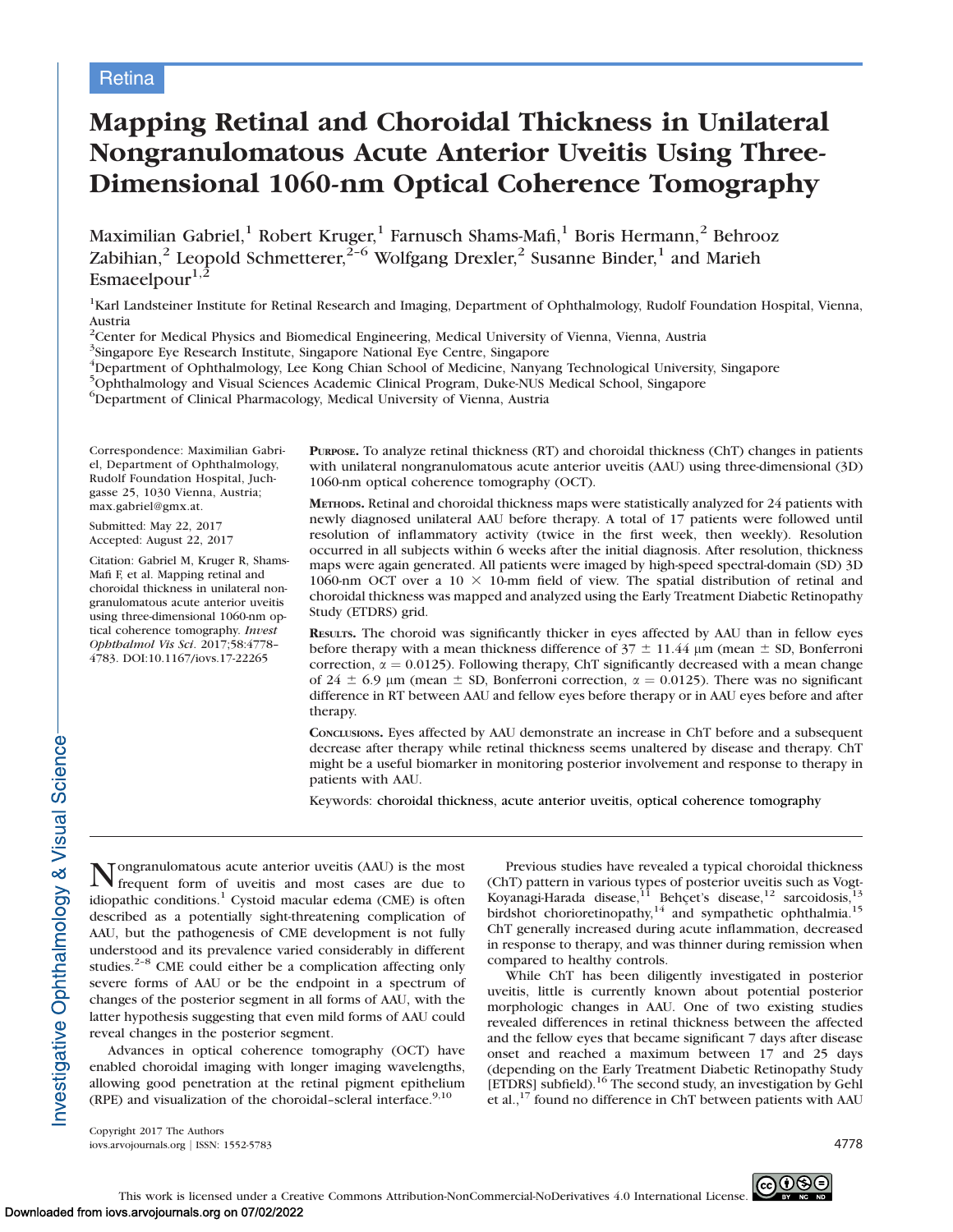or intermediate uveitis and healthy controls. That study, however, had some limitations. First, study and control eyes may not have been matched for axial eye length. Second, rather than measuring over a relevant field of view by averaging for every ETDRS subfield, the study relied on single scan measurements at three locations using enhanced-depth imaging optical coherence tomography (EDI-OCT). Measurement errors can be caused by a generally limited field of view for scanning and inconsistencies in finding the same location for repeated ChT measurements.<sup>18</sup>

In this investigation, retinal and ChT were compared to the healthy fellow eyes in 24 patients with unilateral AAU using both color-coded thickness maps and averaged thickness values for each subfield of the ETDRS grid. Overall, 17 patients were further followed until resolution of inflammatory activity in order to assess possible effects of conventional AAU therapy on layer thickness.

## **METHODS**

#### Study Population

A total of 24 newly diagnosed patients with AAU and no other history of ophthalmic disease were recruited. Approval was obtained from the Ethics Committee of the City of Vienna; the study adhered to the tenets of the Declaration of Helsinki, and informed consent forms were collected from all subjects before participation and after an introductory patient briefing. Exclusion criteria were previous episodes of AAU, diabetes, arterial hypertension, age-related macular degeneration, macular holes, epiretinal membranes, glaucoma, other retinal or choroidal diseases, CME, previous retinal treatment, and myopia or hypermetropia > 6 diopters.

Patients were recruited from the ophthalmologic outpatient clinic at the Rudolf Foundation Clinic in Vienna. In the course of the first visit, patients with untreated unilateral nongranulomatous AAU were included. Slit-lamp biomicroscopic examination was performed, arterial blood pressure was measured, and both intraocular pressure and visual acuity using the Snellen chart were assessed. Additionally, eye axial length was evaluated as a previous study reported a strong negative correlation between ChT and eye length.19 The retinal status was evaluated using slitlamp biomicroscopy with a Volk lens (Volk Optical, Inc., Mentor, OH, USA), and the severity of AAU was graded using the Standardization of Uveitis Nomenclature (SUN) classification.<sup>20</sup> Finally, the layer thickness was assessed using 1060-nm OCT. A total of 17 patients were subsequently followed (twice in the first week, then weekly) until resolution of inflammatory activity defined by the absence of both symptoms and cells or haze in the anterior chamber. Resolution occurred in all subjects within 6 weeks after the initial diagnosis. Patients were managed with hourly topical corticosteroid drops (prednisolone acetate 0.5%), topical corticosteroid ointment (prednisolone acetate 0.5%) in the evening, topical nonsteroidal anti-inflammatory drops (diclofenac natrium 1 mg/mL) four times/day, and topical anticholinergic drops (tropicamide 0.5%) two times/day. Therapy was adapted to inflammatory activity in subsequent followup visits. After resolution of inflammatory activity, slit-lamp biomicroscopy was again performed, both intraocular pressure and visual acuity were assessed, and layer thickness was recorded using 1060-nm OCT.

# OCT Imaging

A 1060-nm spectral-domain OCT prototype previously described by Esmaeelpour et al.<sup>19</sup> and Povazay et al.<sup>21</sup> was used for this investigation. High-speed three-dimensional (3D) SD- OCT imaging was performed with a beam power of 2.5 mW at the cornea, well below the maximum power limit for 10 seconds of exposure. 3D OCT volumes were acquired at 1060 nm with 15- to 20-µm transverse resolution, approximately 7lm axial resolution, and 512 voxels per depth scan (A-scan). Scans across a  $36^{\circ} \times 36^{\circ}$  (10  $\times$  10-mm) field at 60,000 A-scans per second were centered on the fovea and resulted in up to 120 frames per second. For image processing, ImageJ software was used (Wayne Rasband, National Institutes of Health, Bethesda, MD, USA), and Neat Image software (Neat Image; ABSoft, Troy, MI, USA) was utilized to reduce background noise. Automatic retinal and choroidal segmentation has been described elsewhere.<sup>22</sup> Briefly, this method determines the segmentation line in a low-signal, noisy environment such as OCT tomograms in the region of the choroid independent of boundary edge information. The resulting pixel distance is converted into optical distance using the depth sampling calibration for the 1060-nm OCT system and further to the anatomic distance. Automatic segmentation was controlled manually by an experienced observer who was masked to all clinical information. Axial retinal thickness (RT) was defined as the distance between the internal limiting membrane and the center of the peaks originating from the RPE/Bruch's membrane/choriocapillaris (RBC) complex and axial ChT as the distance between the RBC complex and the choroidal– scleral interface.

To investigate ChT variation throughout the entire field of view, ChT maps were generated based on automatic segmentation. The spatial distribution of retinal and choroidal thickness was analyzed using the ETDRS grid. The ETDRS grid divides the macula into nine subfields: the central, inner temporal, inner nasal, inner superior, inner inferior, outer temporal, outer nasal, outer superior, and outer inferior subfields. A total of 512 B-scans were recorded for each eye, of which 128 were segmented with 512 points of measurement each, resulting in 65,536 points per eye or 7282 points per ETDRS subfield. The paired t-test was used to compare both the eyes with AAU and the fellow eyes before therapy and the eyes with AAU before and after therapy. Following the recommendations of the section for Medical Statistics of the Medical University of Vienna, the layers were initially tested for significance without splitting into ETDRS subfields. For this step, the P value was adjusted according to the Bonferroni correction for repeated measures ( $\alpha = 0.05/4 = 0.0125$ ). In a second step, layers that exhibited significant thickness change were further split into ETDRS subfields. The Bonferroni-Holm correction was used to adjust P values and therefore correct for multiple comparisons in this second step. The coefficient of repeatability, as defined by Bland and Altmann,  $23$  was previously calculated at 13.6 µm (Gabriel M, Esmaeelpour M, unpublished data, 2016).

Esmaeelpour et al. $^{24}$  have previously used an algorithm that offers good repeatability and reliability for automated analysis of choroidal vessel layer segmentation. They described a negative correlation between choroidal Haller's (outermost layer of the choroid consisting of larger-diameter blood vessels) and Sattler's layer (layer of medium-diameter choroidal blood vessels) thickness with age and axial length. $24$  Another investigation by the same group demonstrated Haller's and Sattler's layer thinning in age-related macular degeneration  $(AMD).$ <sup>25</sup> We have experimentally tested this algorithm for our patient collective.

## Averaging Group Measurements to Obtain Difference Maps

Difference maps were generated to spatially investigate changes in thickness by subtracting both grouped measure-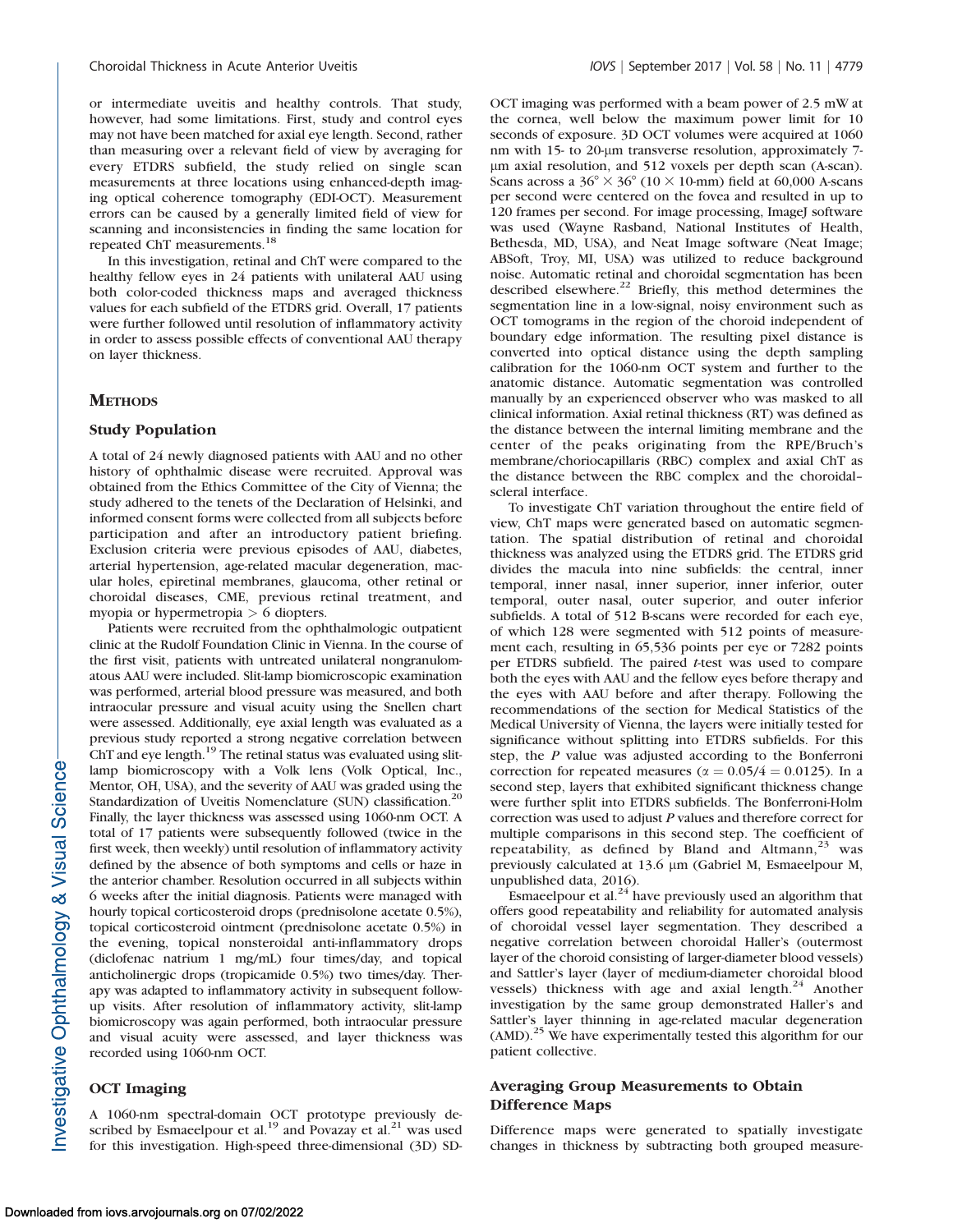#### Choroidal Thickness in Acute Anterior Uveitis **IOVS** j September 2017 | Vol. 58 | No. 11 | 4780

| <b>TABLE 1.</b> |  |  | <b>Basic Patient Characteristics</b> |
|-----------------|--|--|--------------------------------------|
|-----------------|--|--|--------------------------------------|

| <b>Characteristics</b>                 | $\boldsymbol{n}$               |
|----------------------------------------|--------------------------------|
| Male patients                          | 15                             |
| Female patients                        | 9                              |
| Right eyes                             | 16                             |
| Left eyes                              | 8                              |
| SUN I                                  | 13                             |
| SUN II                                 | $\overline{7}$                 |
| <b>SUN III</b>                         | $\overline{4}$                 |
| Complete follow-up                     | 17                             |
| Remission within 1 wk                  | 1                              |
| Remission between 1 and 3 wk           | 6                              |
| Remission between 3 and 6 wk           | 10                             |
|                                        | Mean $\pm$ SD (Range)          |
| Age                                    | $43 \pm 11$ (27-66)            |
| Systolic blood pressure, mm Hg         | $124 \pm 9(110-145)$           |
| Diastolic blood pressure, mm Hg        | $83 \pm 6 (75 - 100)$          |
| Intraocular pressure, mm Hg            | $15 \pm 4 (9 - 20)$            |
| Axial length in study eyes, mm         | $24.03 \pm 1.48$ (21.06-27.99) |
| Axial length in contralateral eyes, mm | $24.13 \pm 1.53$ (21.81-28.06) |
| BCVA in study eyes before treatment    | $0.9 \pm 0.1$ (0.5-1)          |
| BCVA in study eyes in remission        | $1 \pm 0.05$ (0.9-1.1)         |
| BCVA in contralateral eyes             | $1 \pm 0.06$ (0.8-1.1)         |

ments of the AAU eyes from the healthy fellow eyes before therapy and grouped measurements of the AAU eyes before therapy from the AAU eyes after therapy. This method of image analysis has been described in depth in a previous study. ETDRS sublayer thickness was averaged and the grid was placed on the difference maps in order to illustrate areas of statistically significant thickness change.

#### **RESULTS**

Demographic data are shown in Table 1. Fifteen male and 9 female subjects were included and there was a total of 16 right and 8 left eyes. Thirteen patients had grade 1 inflammation according to the SUN classification system and 10 of 17 patients who were followed until complete resolution of inflammatory activity went into remission between 3 and 6 weeks after disease onset.

The choroid was significantly thicker in the inflamed eyes than in the control eyes (Table 2) when all ETDRS subfields were analyzed (mean  $37 \pm 11.4$  µm, Bonferroni correction,  $\alpha =$ 0.0125). Table 3 further illustrates this pattern using a subfield analysis based on the Bonferroni-Holm correction for multiple comparisons. The central subfield and four other subfields were significantly thickened in the inflamed eyes compared to the control eyes. Table 4 demonstrates that ChT decreased in response to therapy when all ETDRS subfields were analyzed, with a mean difference of  $24 \pm 6.9$  µm (mean  $\pm$  SD, Bonferroni correction,  $\alpha = 0.0125$ ). A subfield analysis revealed significant differences in the central and the inner nasal

TABLE 2. Thickness Measurements of the Retina and the Choroid at Baseline, Mean  $\pm$  SD (Range), and the Bonferroni Correction ( $\alpha$  = 0.0125)

| All<br>subfields | Mean RT,<br>um               | P<br>Value | Mean ChT,<br>um                | P<br>Value |
|------------------|------------------------------|------------|--------------------------------|------------|
| AAU              | $292 \pm 36 (120 - 370)$ 0.1 |            | $302 \pm 92$ (77-538) <0.00001 |            |
| Control          | $292 \pm 33$ (128-362)       |            | $265 \pm 80 (71 - 443)$        |            |

TABLE 3. Thickness Measurements of the Choroid at Baseline Using the ETDRS Grid, Mean  $\pm$  SD (Range), and the Bonferroni-Holm (B-H) Correction

| Subfields      | Mean ChT, µm                     |        | P Value P Value, B-H $\alpha$ , B-H |        |
|----------------|----------------------------------|--------|-------------------------------------|--------|
| Central        |                                  |        |                                     |        |
|                | AAU $330 \pm 101$ (120-538)      | 0.0004 | 0.003                               | 0.0063 |
|                | Control $282 \pm 81 (138 - 423)$ |        |                                     |        |
| Inner superior |                                  |        |                                     |        |
|                | AAU $321 \pm 86 (153 - 473)$     | 0.007  | 0.026                               | 0.0125 |
|                | Control $287 \pm 78 (140-443)$   |        |                                     |        |
| Inner nasal    |                                  |        |                                     |        |
| AAU            | $311 \pm 88(150-461)$            | 0.0009 | 0.005                               | 0.01   |
|                | Control $273 \pm 80 (144 - 397)$ |        |                                     |        |
| Inner inferior |                                  |        |                                     |        |
|                | AAU $320 \pm 95 (110-500)$       | 0.0008 | 0.005                               | 0.008  |
|                | Control $279 \pm 79$ (119-422)   |        |                                     |        |
| Inner temporal |                                  |        |                                     |        |
| AAU            | $320 \pm 104$ (106-538)          | 0.0002 | 0.002                               | 0.0056 |
|                | Control $265 \pm 83$ (105-416)   |        |                                     |        |
| Outer superior |                                  |        |                                     |        |
|                | AAU $292 \pm 61 (121 - 399)$     | 0.048  | 0.096                               | 0.025  |
|                | Control $263 \pm 80 (77 - 402)$  |        |                                     |        |
| Outer nasal    |                                  |        |                                     |        |
|                | AAU $248 \pm 78 (84 - 383)$      | 0.018  | 0.055                               | 0.0167 |
|                | Control $223 \pm 73$ (135-374)   |        |                                     |        |
| Outer inferior |                                  |        |                                     |        |
|                | AAU $287 \pm 96 (89-435)$        | 0.12   | 0.12                                | 0.05   |
|                | Control $269 \pm 80 (92 - 401)$  |        |                                     |        |
| Outer temporal |                                  |        |                                     |        |
| AAU            | $285 \pm 91 (77 - 435)$          | 0.0004 | 0.003                               | 0.007  |
|                | Control $243 \pm 79 (71 - 361)$  |        |                                     |        |

subfield (Table 5). The Figure shows the previously introduced averaged thickness and difference maps for both the retina and the choroid to visually illustrate thickness differences in all patients. Pearson's coefficient showed no significant correlation between the severity of the inflammation at baseline based on the SUN classification and the difference in ChT between the inflamed and the healthy partner eyes at baseline ( $P =$ 0.057). There was no significant difference in RT and ChT between the healthy partner eyes at baseline or after remission and the AAU eyes after remission ( $P > 0.05$ ). Differences in the mean ChT between the inflamed and the control eyes were highest in the inner temporal and lowest in the outer inferior subfield with an amplitude of 55 and 18  $\mu$ m, respectively (Fig.). Differences in the mean ChT in the inflamed eyes before and after remission were highest in the inner nasal and lowest in the outer temporal subfield with an amplitude of 35 and 10 lm, respectively (Fig.). Similar to ChT, both Haller's and Sattler's layer responded to inflammation with an increase in

TABLE 4. Thickness Measurements of the Retina and the Choroid Before and After Remission, Mean  $\pm$  SD (Range), and the Bonferroni Correction ( $\alpha = 0.0125$ )

| A11       | Mean RT,                                                                                            | P     | Mean ChT,            | P     |
|-----------|-----------------------------------------------------------------------------------------------------|-------|----------------------|-------|
| subfields | um                                                                                                  | Value | um                   | Value |
| AAU       | $292 \pm 35 (178 - 360)$ 0.75 $282 \pm 90 (77 - 473) < 0.00001$<br>Remission 292 $\pm$ 38 (163-375) |       | $258 \pm 86(60-455)$ |       |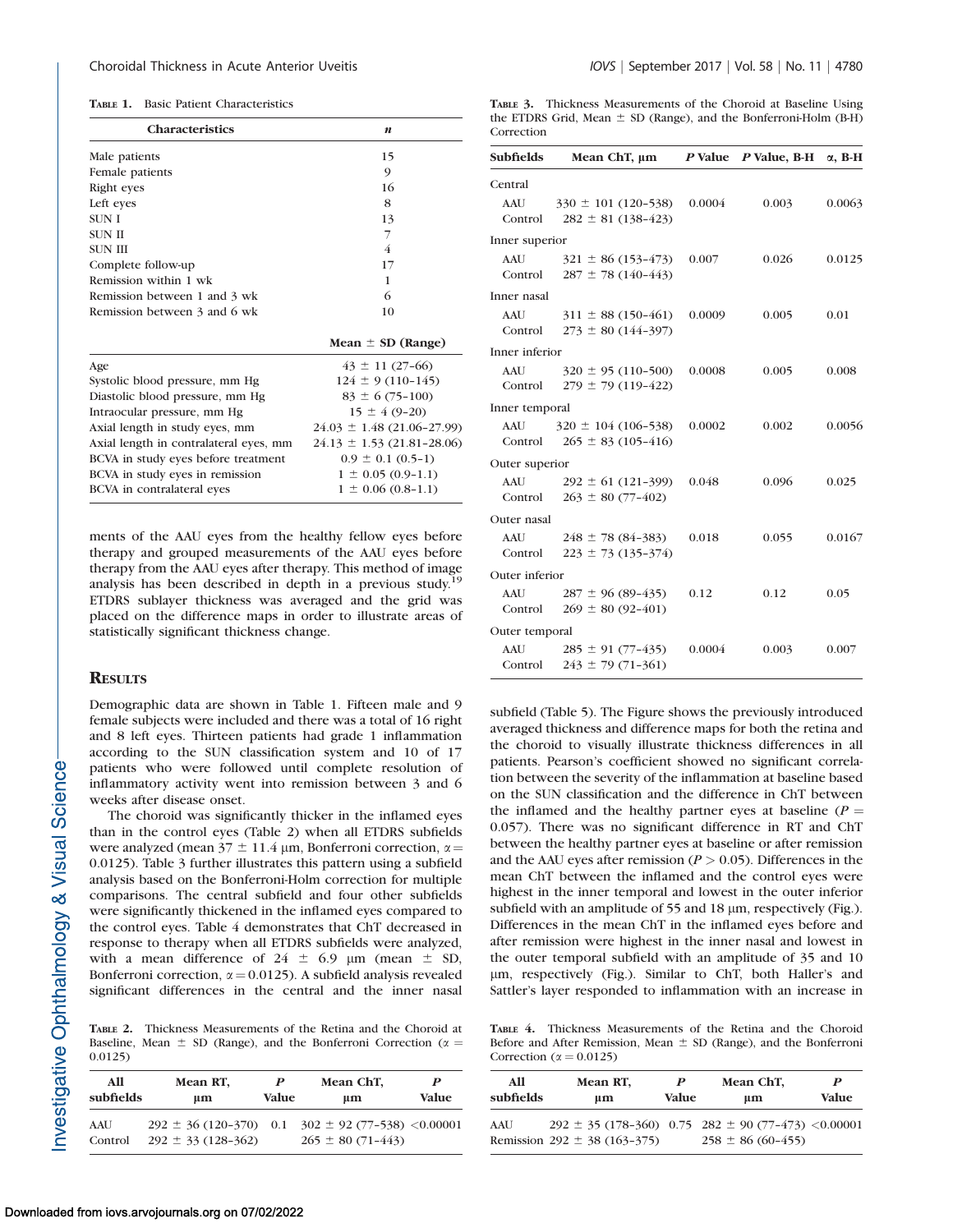TABLE 5. Thickness Measurements of the Choroid Before and After Remission Using the ETDRS Grid, Mean  $\pm$  SD (Range), and the Bonferroni-Holm Correction

| <b>Subfields</b> | Mean ChT, µm                       |       | P Value P Value, B-H $\alpha$ , B-H |        |
|------------------|------------------------------------|-------|-------------------------------------|--------|
| Central          |                                    |       |                                     |        |
| AAU              | $305 \pm 97 (120 - 462)$ 0.0005    |       | 0.004                               | 0.0063 |
| Remission        | $275 \pm 87 (125 - 440)$           |       |                                     |        |
| Inner superior   |                                    |       |                                     |        |
| AAU              | $304 \pm 86 (153 - 473)$ 0.0036    |       | 0.025                               | 0.007  |
|                  | Remission $281 \pm 81 (152 - 418)$ |       |                                     |        |
| Inner nasal      |                                    |       |                                     |        |
| AAU              | $295 \pm 90 (150 - 451)$ 0.0001    |       | 0.001                               | 0.0056 |
| Remission        | $260 \pm 82$ (154-408)             |       |                                     |        |
| Inner inferior   |                                    |       |                                     |        |
| AAU              | $295 \pm 92$ (110-441)             | 0.15  | $0.6^{\circ}$                       | 0.0125 |
| Remission        | $275 \pm 93$ (111-430)             |       |                                     |        |
| Inner temporal   |                                    |       |                                     |        |
| AAU              | $294 \pm 100(106-471)$             | 0.053 | 0.26                                | 0.01   |
|                  | Remission $272 \pm 90 (109-455)$   |       |                                     |        |
| Outer superior   |                                    |       |                                     |        |
| AAU              | $266 \pm 82$ (119-399)             | 0.2   | 0.6                                 | 0.0167 |
|                  | Remission $240 \pm 88 (60 - 367)$  |       |                                     |        |
| Outer nasal      |                                    |       |                                     |        |
| AAU              | $241 \pm 85 (84 - 383)$            | 0.02  | 0.1                                 | 0.008  |
|                  | Remission $213 \pm 76 (122 - 367)$ |       |                                     |        |
| Outer inferior   |                                    |       |                                     |        |
| AAU              | $275 \pm 88$ (117-435)             | 0.3   | 0.66                                | 0.025  |
| Remission        | $254 \pm 92 (105 - 434)$           |       |                                     |        |
| Outer temporal   |                                    |       |                                     |        |
| AAU              | $265 \pm 91 (77 - 432)$            | 0.5   | 0.5                                 | 0.05   |
|                  | Remission $255 \pm 83 (84 - 423)$  |       |                                     |        |

thickness compared to the healthy partner eyes. Following therapy, thickness values decreased to baseline levels. In our investigation, however, there was a significant amount of noise in Haller's and Sattler's layer measurements.

## **DISCUSSION**

The prevalence of severe complications of acute AAU such as vitritis, papillitis, retinal vasculitis, epiretinal membranes, or CME varied considerably in different studies.<sup>2-7</sup> Subclinical retinal thickening, as a less severe form of posterior involvement, was observed in a study by Balaskas et al.<sup>16</sup> The authors revealed differences in RT between human leukocyte antigen (HLA) B27-positive eyes with AAU and healthy fellow eyes that became significant 7 days after disease onset and reached a maximum between 17 and 25 days (depending on the ETDRS subfield) with all subjects affected at this time point.<sup>16</sup>

Currently, little is known about subclinical ChT changes in AAU. An investigation by Gehl et al.<sup>17</sup> found no difference in ChT between patients with AAU or intermediate uveitis and healthy controls. That study relied on single scan measurements at three locations using EDI-OCT. EDI-OCT utilizes a wavelength not suited to measuring thick choroids.<sup>19</sup> Other limitations of this study were mentioned in the introductory part of this manuscript.

Unlike the retina with the fovea as its natural center, singlelocation imaging of the choroid appears unfeasible given its diverse topography. It has caused notable disparity between ChT measurements obtained in different studies. Discrepancies are caused by a generally limited field of view for scanning and inconsistencies in choosing the exact locations for repeated ChT measurements.<sup>18</sup> The inability to average ChT measurements further reduces the reliability of single-location imaging.

Esmaeelpour et al.<sup>19</sup> have previously published ChT maps in normal subjects and improved posterior segment visualization in cataract patients using 1060-nm OCT. Although OCT systems centered at 800 nm can resolve all major intraretinal layers, they enable only limited penetration beyond the retina due to multiple scattering and absorption in the melanin-rich RPE. This results in limited visualization of the choroid. Moreover, in clinical OCT, turbid ocular media (such as cataract or corneal haze) represent a significant challenge when imaging the retina.<sup>26</sup> Using a wavelength range around 1060 nm, where water absorption from the vitreous has a local minimum, the melanin in the RPE no longer inhibits the imaging of the choroid.<sup>27</sup>

In our investigation, the choroid may have responded to inflammation with an increase in thickness compared to the healthy partner eye. Following therapy, ChT decreased to baseline levels. Previous studies have revealed a similar ChT pattern in various types of posterior uveitis $11-15$ : ChT generally increased during acute inflammation, decreased in response to therapy, and was thinner during remission when compared to healthy controls. Retinal thickness, on the other hand, was altered neither at baseline nor after treatment in our study. This could be due to the fact that HLA-B27 positivity was not tested in our study but was among the inclusion criteria of the aforementioned investigation by Balaskas et al.<sup>16</sup>

Various risk factors for CME have been described by Van Kooij et al.,<sup>5</sup> among them age, papillary leakage, mean body mass index, mean pack-years (smoking), and the location of uveitis: Posterior uveitis and panuveitis were both significantly associated with CME, while anterior uveitis and intermediate uveitis were not. However, only seven patients with anterior uveitis were tested. In another study by Dodds et al.,<sup>2</sup> 7 of 114 patients with HLA-B27-positive AAU developed  $CME$ <sup>2</sup> CME could therefore either be a complication affecting only severe forms of AAU or be the endpoint in a spectrum of changes of the posterior segment in all forms of AAU. Our data indicate that the latter hypothesis may be true because all eyes with AAU showed choroidal thickening. This would mean that AAU is a disease generally affecting both the anterior and posterior segments, with the anterior segment being the main focal point in common cases.

Both the iris and the ciliary body have associations with the choroid in terms of blood supply. The blood for the iris and the ciliary body is provided by the anterior ciliary arteries, the long posterior ciliary arteries, and some anastomotic channels from the anterior choroid. The choroid is supplied by the short posterior ciliary arteries. The venous drainage of both iris and ciliary body and the choroid is conducted by the vortex veins.<sup>28</sup> We conclude that there are associations between the anterior and posterior uvea in terms of blood supply and drainage, although the blood supply is obviously not identical. Inflammatory mediators primarily effective in the anterior segment could likely spread to the posterior segment and cause choroidal thickening. Also, increased hydrostatic pressure levels in the anterior uvea could cause choroidal thickening by transmitting the increased pressure to the choroid.

There are some limitations to this study. First, HLA-B27 positivity is associated with a higher prevalence for posterior complications in AAU, but was not tested in our investigation. Second, a long-term follow-up visit would have been useful in order to determine possible choroidal thinning during disease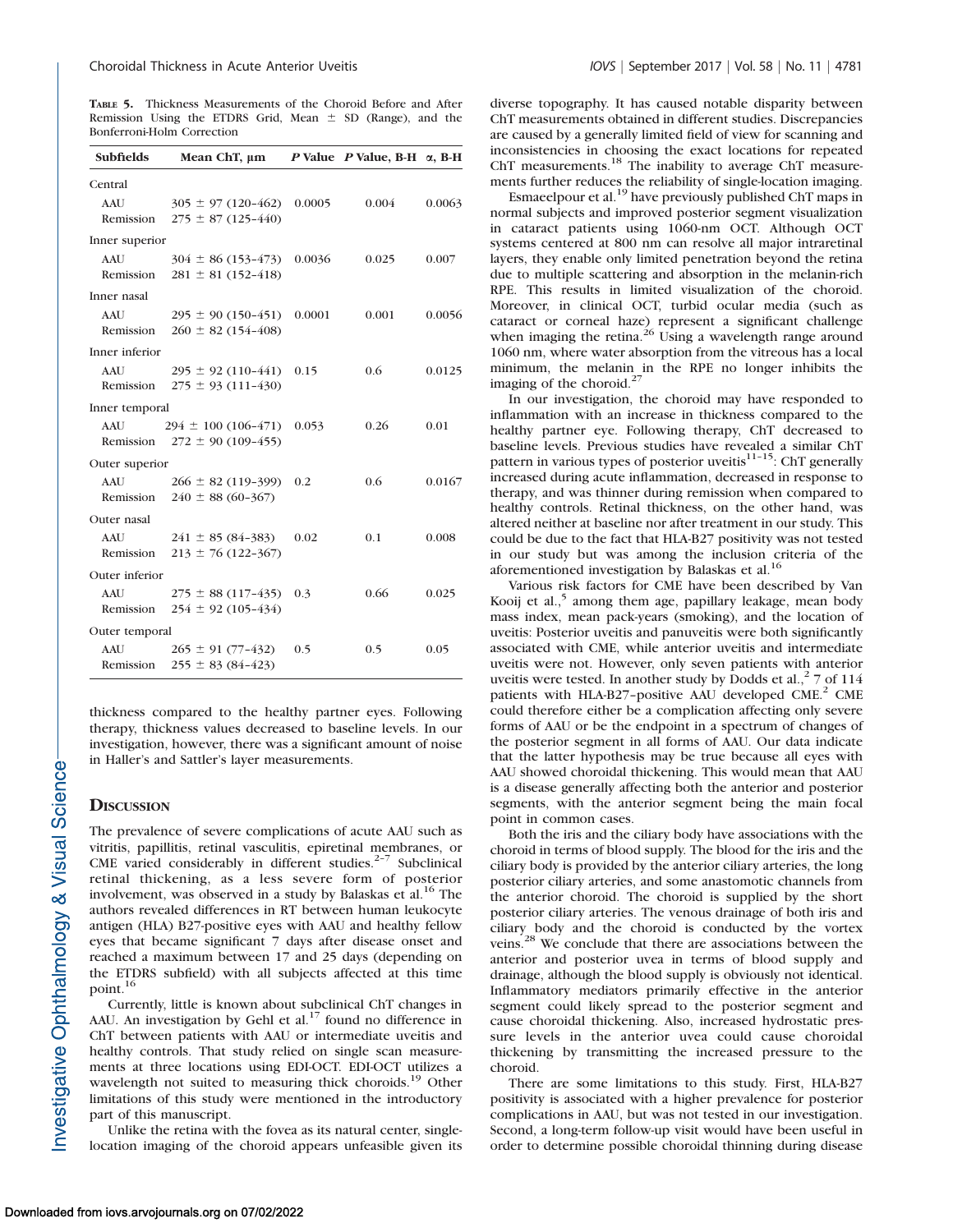

FIGURE. Averaged and difference maps for the retina and the choroid. Retinal thickness showed no variation, while the choroid was thicker in the eyes with AAU than in the healthy control eyes and in the AAU eyes after remission.

remission as has been observed in various types of posterior uveitis. Furthermore, it remains unclear if ChT decrease is a consequence of eye drop therapy or of resolution of inflammatory activity because no patients were followed after eye drop therapy was stopped. Follow-up studies are required to investigate choroidal sublayer thickness variation. ChT change can be triggered by different factors such as alterations in vessel diameter, inflammation, or fibrosis. Clearly, these factors are different in nature but can cause ChT changes that appear identical when ChT is measured exclusively. Future studies should aim to highlight these factors using techniques such as choroidal vessel layer segmentation.

In conclusion, we have demonstrated choroidal thickening in patients with AAU compared to healthy partner eyes. Clinical complications of AAU such as CME could represent serious endpoints in a spectrum of changes in the posterior segment that may begin with ChT alterations. This could indicate a paradigm shift because AAU was previously regarded as a disease of the anterior segment only.

### Acknowledgments

Supported by Oesterreichische Nationalbank (Jubilaeumsfond, Project 14294).

Disclosure: M. Gabriel, None; R. Kruger, None; F. Shams-Mafi, None; B. Hermann, None; B. Zabihian, None; L. Schmetterer, None; W. Drexler, Carl Zeiss Meditec (C); S. Binder, Carl Zeiss Meditec (C); M. Esmaeelpour, Bayer (E)

## **References**

- 1. McCannel CA, Holland GN, Helm CJ, Cornell PJ, Winston JV, Rimmer TG; for the UCLA Community-Based Uveitis Study Group. Causes of uveitis in the general practice of ophthalmology. Am J Ophthalmol. 1996;121:35–46.
- 2. Dodds EM, Lowder CY, Meisler DM. Posterior segment inflammation in HLA-B27+ acute anterior uveitis: clinical characteristics. Ocul Immunol Inflamm. 1999;7:85–92.
- 3. D'Ambrosio EM, La Cava M, Tortorella P, Gharbiya M, Campanella M, Iannetti L. Clinical features and complications of the HLA-B27-associated acute anterior uveitis: a metanalysis. Semin Ophthalmol. 2016:1–13.
- 4. Rodriguez A, Akova YA, Pedroza-Seres M, Foster CS. Posterior segment ocular manifestations in patients with HLA-B27 associated uveitis. Ophthalmology. 1994;101:1267–1274.
- 5. van Kooij B, Probst K, Fijnheer R, Roest M, de Loos W, Rothova A. Risk factors for cystoid macular oedema in patients with uveitis. Eye (Lond). 2008;22:256-260.
- 6. Uy HS, Christen WG, Foster CS. HLA-B27-associated uveitis and cystoid macular edema. Ocul Immunol Inflamm. 2001;9: 177–183.